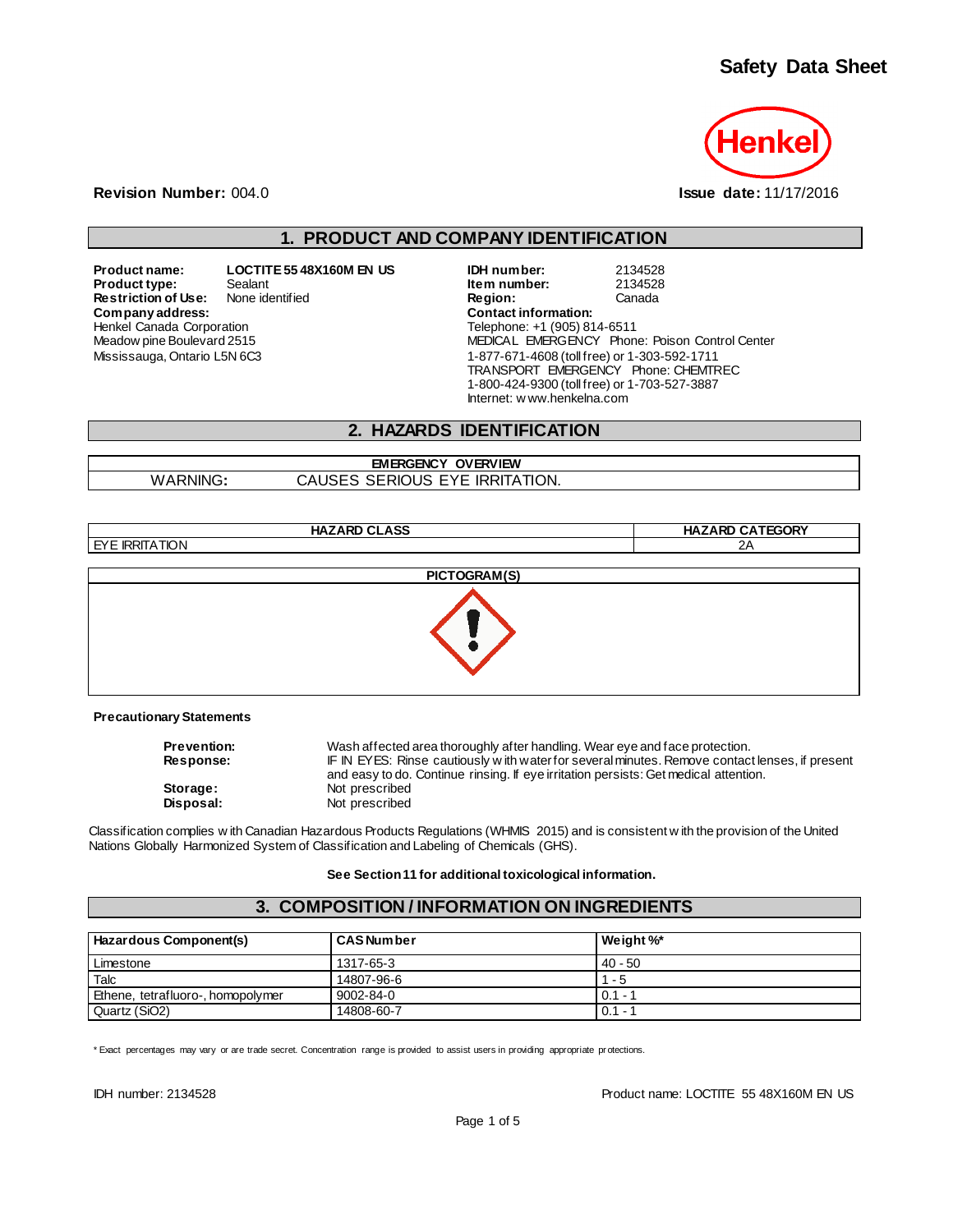| <b>4. FIRST AID MEASURES</b>       |                                                                                                                                                                               |  |
|------------------------------------|-------------------------------------------------------------------------------------------------------------------------------------------------------------------------------|--|
| Inhalation:                        | Move to fresh air. If not breathing, give artificial respiration. If breathing is<br>difficult, give oxygen. Get medical attention.                                           |  |
| Skin contact:                      | Immediately flush skin w ith plenty of w ater (using soap, if available). Remove<br>contaminated clothing and footwear. Wash clothing before reuse. Get medical<br>attention. |  |
| Eye contact:                       | Rinse immediately with plenty of water, also under the eyelids, for at least 15<br>minutes. Get medical attention.                                                            |  |
| Ingestion:                         | DO NOT induce vomiting unless directed to do so by medical personnel.<br>Never give anything by mouth to an unconscious person. Get medical<br>attention.                     |  |
| Symptoms:                          | See Section 11.                                                                                                                                                               |  |
|                                    | <b>5. FIRE FIGHTING MEASURES</b>                                                                                                                                              |  |
| Extinguishing media:               | Water spray (fog), foam, dry chemical or carbon dioxide.                                                                                                                      |  |
| Special firefighting procedures:   | Wear self-contained breathing apparatus and full protective clothing, such as<br>turn-out gear. In case of fire, keep containers cool with water spray.                       |  |
| Unusual fire or explosion hazards: | Uncontrolled polymerization may occur at high temperatures resulting in<br>explosions or rupture of storage containers.                                                       |  |
| Hazardous combustion products:     | Oxides of carbon. Oxides of silicon. Carbonyl fluoride. Hydrogen fluoride.<br>Formaldehyde. Irritating organic vapours.                                                       |  |

## **6. ACCIDENTAL RELEASE MEASURES**

**Use personal protection recommended in Section 8, isolate the hazard area and deny entry to unnecessary and unprotected personnel.**

| Environmental precautions: | Do not allow product to enter sew er or waterways.                                                                                                                                                                                                                                                                                                                                                                                                                               |  |
|----------------------------|----------------------------------------------------------------------------------------------------------------------------------------------------------------------------------------------------------------------------------------------------------------------------------------------------------------------------------------------------------------------------------------------------------------------------------------------------------------------------------|--|
| Clean-up methods:          | Remove all sources of ignition. Evacuate and ventilate spill area; dike spill to<br>prevent entry into w ater system; w ear full protective equipment during clean-<br>up. Soak up w ith inert absorbent material (e.g. sand, silica gel, acid binder,<br>universal binder, saw dust). Scrape up as much material as possible. Store in a<br>partly filled, closed container until disposal. Refer to Section 8 "Exposure"<br>Controls / Personal Protection" prior to clean up. |  |

## **7. HANDLING AND STORAGE**

| Handling: | Use only w ith adequate ventilation. Prevent contact w ith eyes, skin and<br>clothing. Do not breathe vapor and mist. Wash thoroughly after handling.<br>Keep container closed. Refer to Section 8.                                      |
|-----------|------------------------------------------------------------------------------------------------------------------------------------------------------------------------------------------------------------------------------------------|
| Storage:  | For safe storage, store between 5 $\degree$ C(41 $\degree$ F) and 30 $\degree$ C (86 $\degree$ F)<br>Keep in a cool, w ell ventilated area aw ay from heat, sparks and open flame.<br>Keep container tightly closed until ready for use. |

**Shelf Life Statement: Not available.**

## **8. EXPOSURE CONTROLS / PERSONAL PROTECTION**

**Employers should complete an assessment of all workplaces to determine the need for, and selection of, proper exposure controls and protective equipment for each task performed.**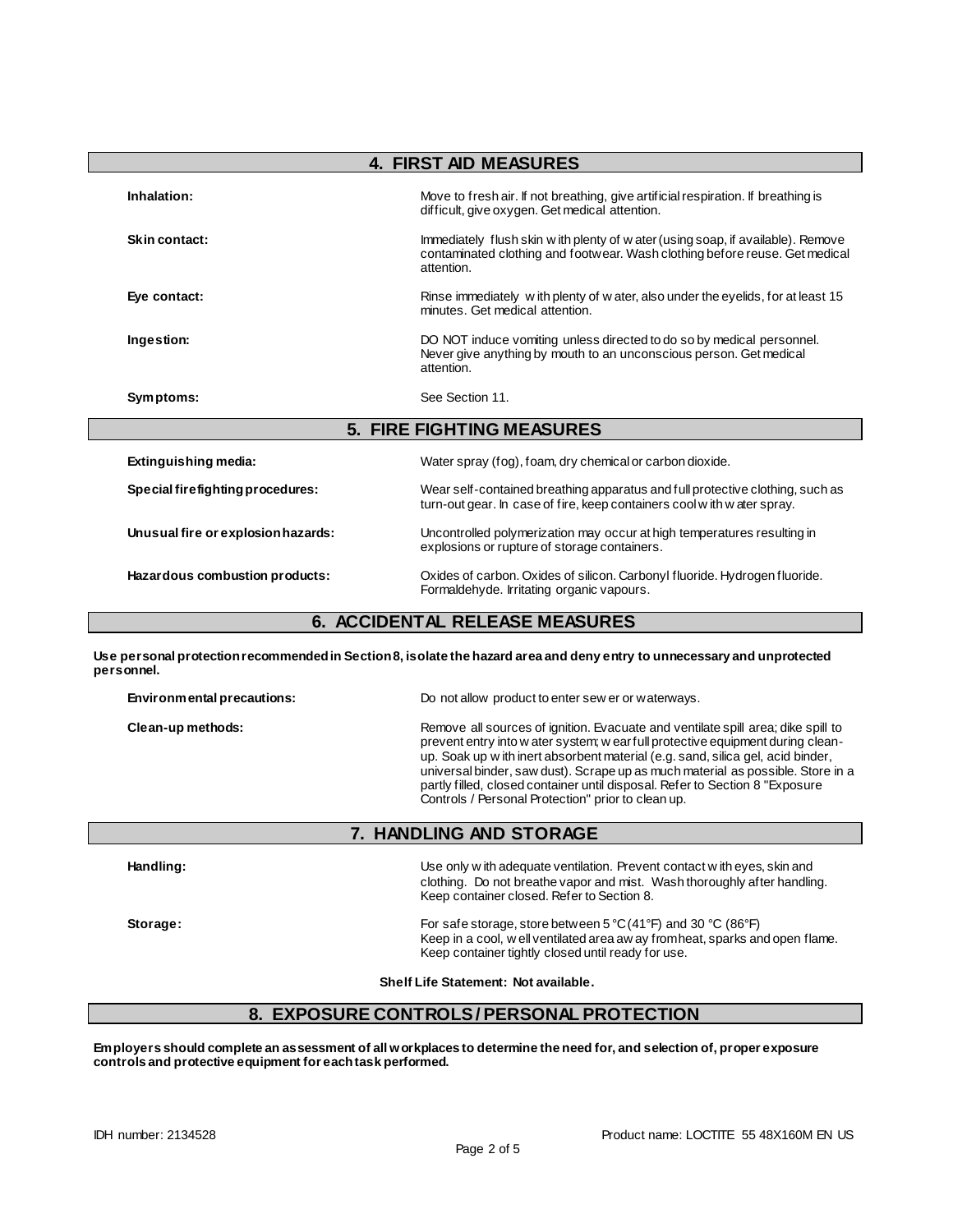| Hazardous Component(s)            | <b>ACGIHTLV</b>                         | <b>OSHA PEL</b>                                                                                                                                                                                                        | <b>AIHA WEEL</b> | <b>OTHER</b>                                                       |
|-----------------------------------|-----------------------------------------|------------------------------------------------------------------------------------------------------------------------------------------------------------------------------------------------------------------------|------------------|--------------------------------------------------------------------|
| Limestone                         | 10 mg/m3 TWA<br>Total dust.             | 5 mg/m3 PEL<br>Respirable fraction.<br>15 mg/m3 PEL<br>Total dust.                                                                                                                                                     | None             | None                                                               |
| Talc                              | 2 mg/m3 TWA<br>Respirable fraction.     | 20 MPPCF TWA<br>2.4 MPPCF TWA<br>Respirable.<br>$0.1$ mg/m $3$ TWA<br>Respirable.<br>$0.3$ mg/m $3$ TWA<br>Total dust.                                                                                                 | None             | 50 ppm                                                             |
| Ethene, tetrafluoro-, homopolymer | None                                    | None                                                                                                                                                                                                                   | None             | 10 mg/m3 TWA<br>Total dust.<br>5 mg/m3 TWA<br>Respirable fraction. |
| Quartz (SiO2)                     | 0.025 mg/m3 TWA<br>Respirable fraction. | 2.4 MPPCF TWA<br>Respirable.<br>$0.1$ mg/m $3$ TWA<br>Respirable.<br>0.05 mg/m3 PEL                                                                                                                                    | None             | None                                                               |
| <b>Engineering controls:</b>      |                                         | Provide adequate local exhaust ventilation to maintain w orker exposure below<br>exposure limits.                                                                                                                      |                  |                                                                    |
| Respiratory protection:           | $limit(s)$ .                            | Use NIOSH approved respirator if there is potential to exceed exposure                                                                                                                                                 |                  |                                                                    |
| Eye/face protection:              |                                         | Safety goggles or safety glasses with side shields. Full face protection should<br>be used if the potential for splashing or spraying of product exists. Safety<br>show ers and eye wash stations should be available. |                  |                                                                    |
| <b>Skin protection:</b>           |                                         | Use chemical resistant, impermeable clothing including gloves and either an                                                                                                                                            |                  |                                                                    |

apron or body suit to prevent skin contact. The use of polyvinyl chloride gloves is recommended. Nitrile gloves. Neoprene gloves.

## **9. PHYSICAL AND CHEMICAL PROPERTIES**

**Physical state:** Paste Color: Paste Color: Paste Color: Paste Paste Paste Paste Paste Paste Paste Paste Paste Paste Paste Paste Paste Paste Paste Paste Paste Paste Paste Paste Paste Paste Paste Paste Paste Paste Paste Pas **Color:** Color: Color: Color: Color: Color: Color: Color: Color: Color: Color: Color: Color: Color: Color: Color: Color: Color: Color: Color: Color: Color: Color: Color: Color: Color: Color: Color: Color: Color: Color: Col **Odor threshold:** Not available.<br> **pH:** Not available. pH:<br>Vapor pressure: **Boiling point/range:** 150 °C (302°F)<br> **Melting point/range:** 150 °C (302°F) **Melting point/ range:** Not and Not available.<br> **Specific gravity:** 1.25 **Specific gravity:** 1.25<br> **Vapor density:**  $\times 1 (\text{Air} = 1)$ **Vapor density:**<br>
Flash point:<br>
Flash point:<br>  $\begin{aligned} & 0.93 \text{ °C} & (> 199.4 \text{ °F}) \text{ Closed cup} \\ & (> 93 \text{ °C}) \end{aligned}$ **Flash point:** > 93 °C (> 199.4 °F) Closed cup **Flam mable/Explosive limits - lower:** Not available. **Flammable/Explosive limits - upper:** Not available.<br> **Autoignition temperature:** Not available. **Autoignition temperature:** Not available.<br> **Flammability:** Not applicable. **Flammability:**<br> **Evaporation rate:**<br>
Not available. **Evaporation rate:**<br> **Solubility in water:** Not available.<br>
Not available. **Solubility in water: Partition coefficient (n-octanol/water):** Not available.<br>VOC content: 1 %; 12.75 g/l **VOC content: Viscosity:** Not available.<br> **Decomposition temperature:** Not available. **Decomposition temperature:** 

**Odor:** Slight, Acrylic **Vapor pressure:** < 0 mm hg (20 °C (68°F))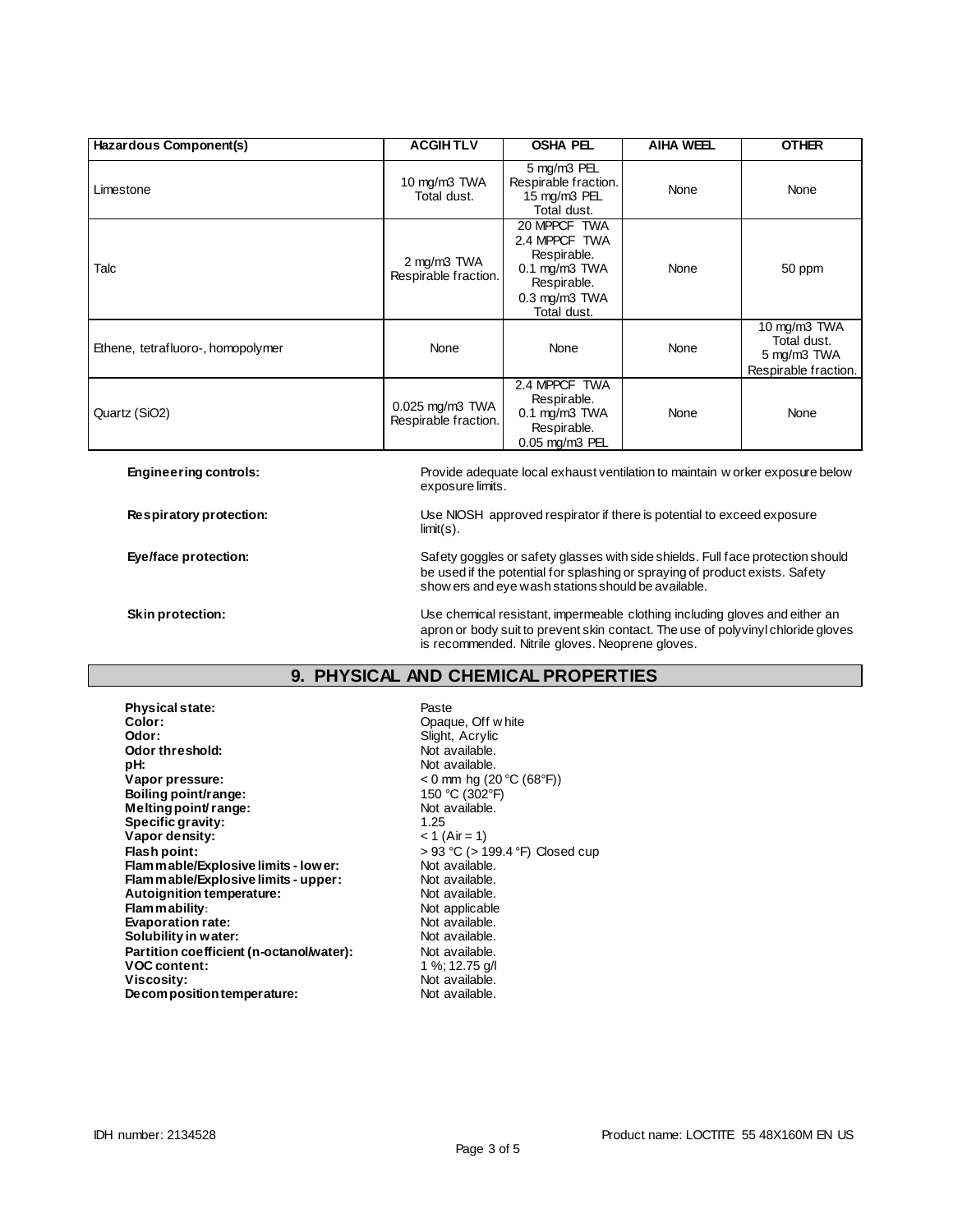# **10. STABILITY AND REACTIVITY**

| Stability:                           | Stable under normal conditions of storage and use.                                                                     |
|--------------------------------------|------------------------------------------------------------------------------------------------------------------------|
| Hazardous reactions:                 | None under normal processing.                                                                                          |
| Hazardous decomposition<br>products: | Oxides of carbon. Irritating organic vapours.                                                                          |
| Incompatible materials:              | Oxidizing agents. Fluorine. Ammonium salts. Heat, sunlight, UV light, contamination or an<br>oxygen free atmosphere.   |
| <b>Reactivity:</b>                   | Not available.                                                                                                         |
| Conditions to avoid:                 | Elevated temperatures. Heat, flames, sparks and other sources of ignition. Store aw ay from<br>incompatible materials. |

# **11. TOXICOLOGICAL INFORMATION**

**Relevant routes of exposure:** Skin, Inhalation, Eyes, Ingestion

#### **Potential Health Effects/Symptoms**

| Inhalation:   | Inhalation of vapors or mists of the product may be irritating to the respiratory system. When<br>heated to temperatures exceeding 300° F (150° C) in the presence of air, silicones may form<br>formaldehyde vapors. Formaldehyde is a potential cancer hazard and a know n skin and<br>respiratory sensitizer. Vapors irritate the eyes, nose and throat. Safe handling conditions may<br>be maintained by keeping formaldehyde vapor concentrations below the OSHA permissible<br>limit. |
|---------------|---------------------------------------------------------------------------------------------------------------------------------------------------------------------------------------------------------------------------------------------------------------------------------------------------------------------------------------------------------------------------------------------------------------------------------------------------------------------------------------------|
| Skin contact: | May cause skin irritation.                                                                                                                                                                                                                                                                                                                                                                                                                                                                  |
| Eve contact:  | Causes serious eye irritation.                                                                                                                                                                                                                                                                                                                                                                                                                                                              |
| Ingestion:    | May cause gastrointestinal tract irritation if swallowed.                                                                                                                                                                                                                                                                                                                                                                                                                                   |

| Hazardous Component(s)            | LD50s and LC50s | Immediate and Delayed Health Effects                     |
|-----------------------------------|-----------------|----------------------------------------------------------|
| Limestone                         | None            | Nuisance dust                                            |
| Talc                              | None            | Irritant, Lung, Some evidence of<br>carcinogenicity      |
| Ethene, tetrafluoro-, homopolymer | <b>None</b>     | No Target Organs                                         |
| Quartz (SiO2)                     | None            | Immune system, Lung, Some evidence of<br>carcinogenicity |

| Hazardous Component(s)            | <b>NTP Carcinogen</b>            | <b>IARC Carcinogen</b> | <b>OSHA Carcinogen</b><br>(Specifically Regulated) |
|-----------------------------------|----------------------------------|------------------------|----------------------------------------------------|
| Limestone                         | Νo                               | No                     | No                                                 |
| Talc                              | Νo                               | Group 2B               | No                                                 |
| Ethene, tetrafluoro-, homopolymer | Nο                               | No                     | No                                                 |
| Quartz (SiO2)                     | Known To Be Human<br>Carcinogen. | Group 1                | No                                                 |

# **12. ECOLOGICAL INFORMATION**

**Ecological information:** Not available.